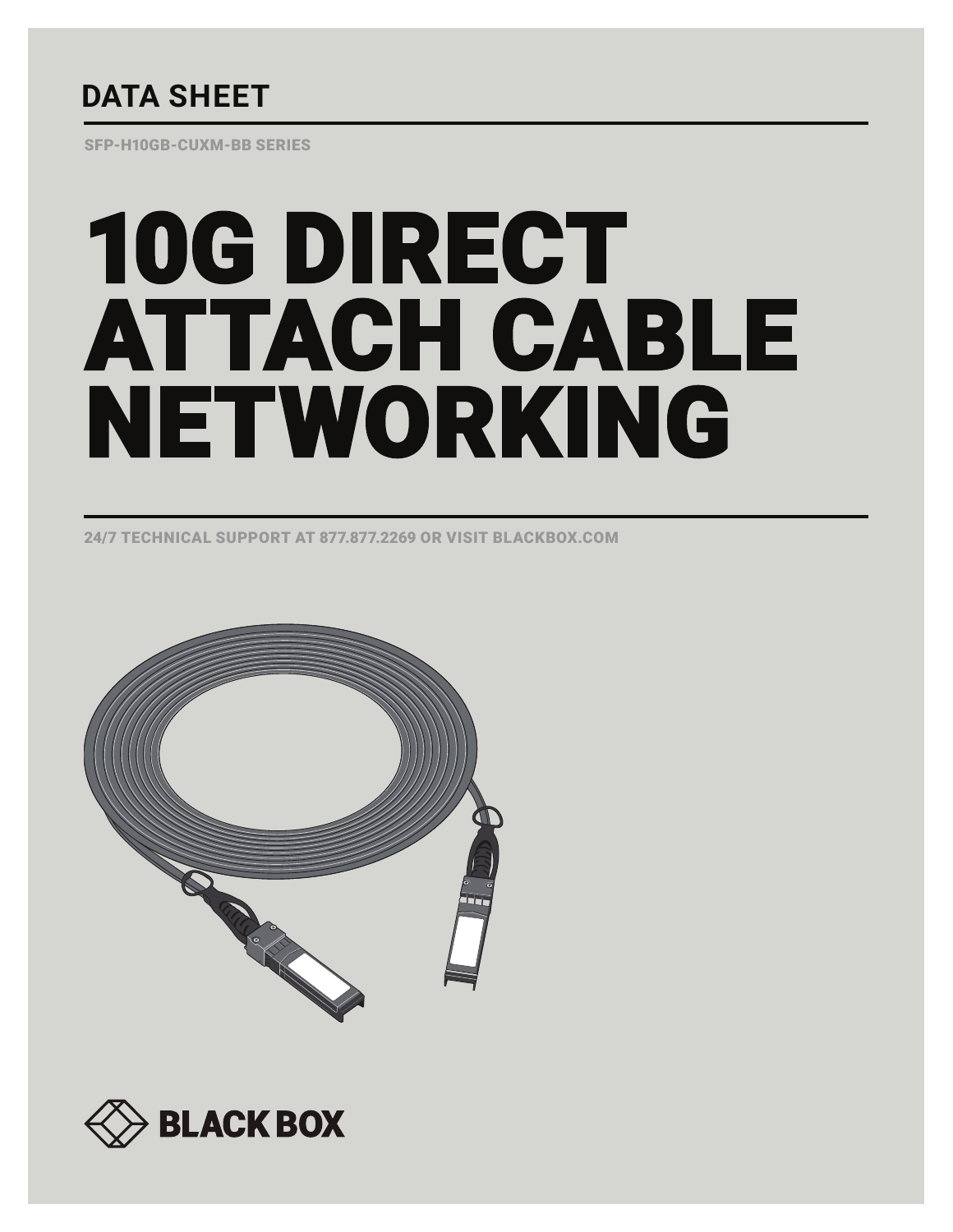# **OVERVIEW**

# 10G DIRECT ATTACH CABLE FOR NETWORKING DATA SHEET





SFP-H10GB-CU5M-BB

### **INTRODUCTION**

Black Box® 10G Direct Attach Cables provide premium, errorfree performance for data, storage, and high-performance computing (HPC) interconnectivity. 100% compatible to Cisco® SFP-H10GB-CUxM= Direct Attach Cables, these cables connect your Cisco switches, routers and servers. Constructed for full compliance with the SFP+ Multi-Source Agreement (MSA) and SFF-8431 industry standards, you can also make connections among your non-Cisco, 10G compatible networking equipment. Programmed, tested and serialized to ensure compliance and functionality, Black Box Direct Attach Cables are the ideal solution for 10G Ethernet and Fiber Channel applications and more.

#### Low-cost, Low-power Solution Ideal for In-Rack High-Density, High-Bandwidth Applications

When it comes to connecting networking equipment in High-Density, High-Bandwidth applications, Direct Attach Cables that operate over passive copper are the most cost-effective solution available. Perfect for inter-rack connections of switches, routers and servers, they are also an ultra-efficient solution when it comes to power. In comparison to Active Optical Cables (AOC) and modular Transceiver solutions, you can't beat the value of a low cost copper solution that consumes practically zero power.

#### All-in-One Solution Makes for Simple Connections with Low Latency

With an all-in-one, hot-swappable cable design, Direct Attach Cables provide you with an easy to connect solution that doesn't require purchasing multiple transceivers and cabling. The lack of additional connection points also means lower latency, so you can be confident of your data integrity. Hot-swappability makes upgrades and equipment replacements a breeze, minimizing downtime to your network connectivity.

# **FEATURES**

- § **100% COMPATIBLE TO CISCO SFP-H10GB-CUXM=**
- § **COMPLIES WITH SFP+ MULTI-SOURCE AGREEMENT (MSA), SFF-8431, SFF-8432 AND INF8074I STANDARDS**
- § **CONSUMES PRACTICALLY ZERO POWER, SAVING ON CONSUMPTION IN COMPARISON TO AOCS AND TRANSCEIVERS**
- § **PERFECT FOR POINT-TO-POINT, INTRA-RACK AND RACK-TO-RACK CONNECTIONS OF 10G EQUIPMENT**
- § **CONSTRUCTED USING CL2 RATED PVC JACKETING**
- § **CASE SUPPORTS OPERATING TEMPERATURE RANGE OF -4 TO 185° F (-20 TO 85° C)**
- § **LIFETIME WARRANTY**

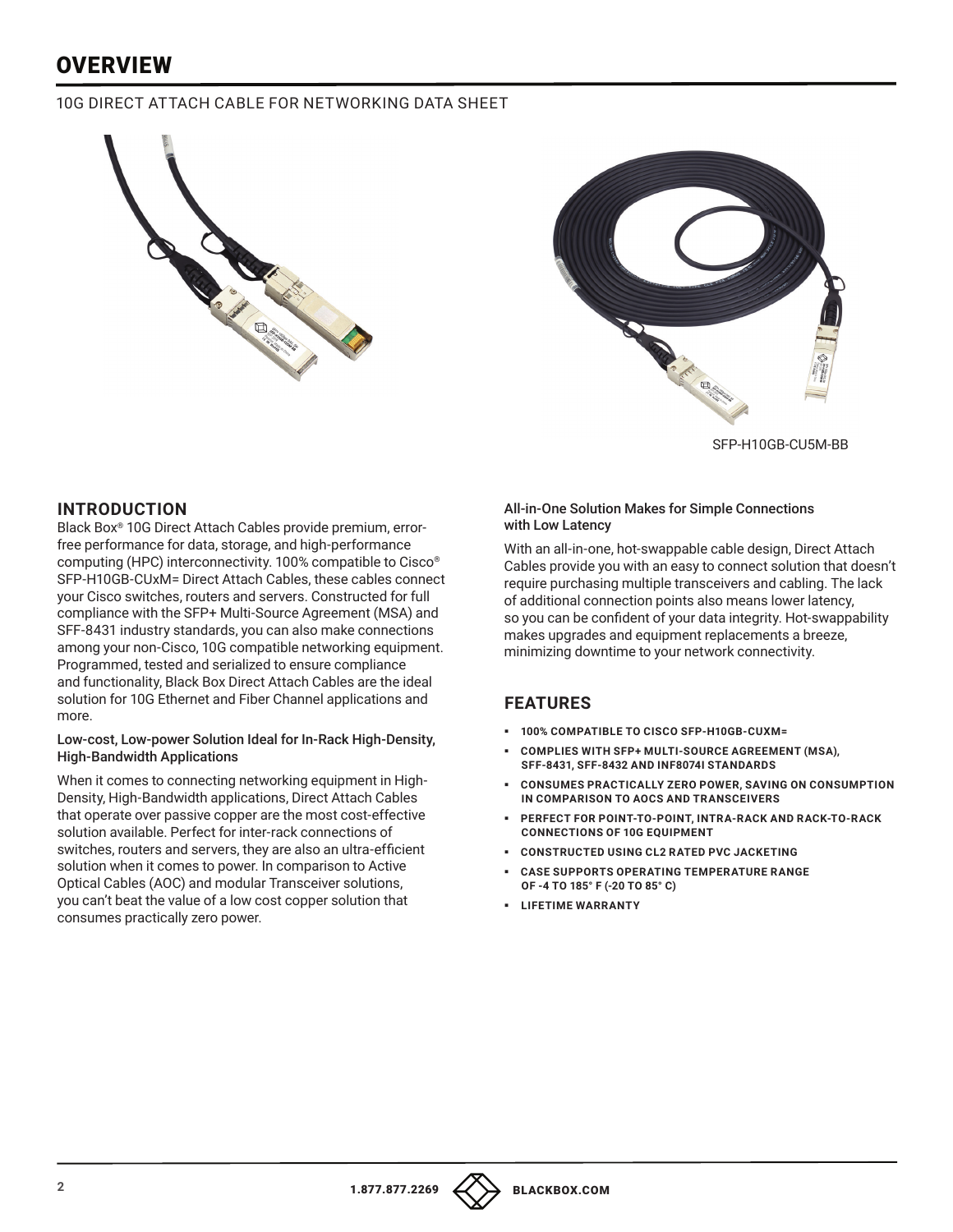# DIMENSIONAL DIAGRAMS AND SPECIFICATIONS

# 10G DIRECT ATTACH CABLE FOR NETWORKING DATA SHEET



| <b>BEND RADIUS</b> |         |
|--------------------|---------|
| <b>CABLE AWG</b>   | R MIN   |
| <b>30 AWG</b>      | 21 MM   |
| <b>24 AWG</b>      | 31.5 MM |

| <b>PIN ASSIGNMENT</b> |                |        |  |
|-----------------------|----------------|--------|--|
| X <sub>1</sub>        | X <sub>2</sub> | Remark |  |
| X1.12                 | X2.19          | Pair   |  |
| X1.13                 | X2.18          |        |  |
| X1.14                 | X220           | Drain  |  |
| X1.18                 | X2.13          | Pair   |  |
| X1.19                 | X2.12          |        |  |
| X1.20                 | X2 14          | Drain  |  |
| Shell                 | Shell          | Braid  |  |